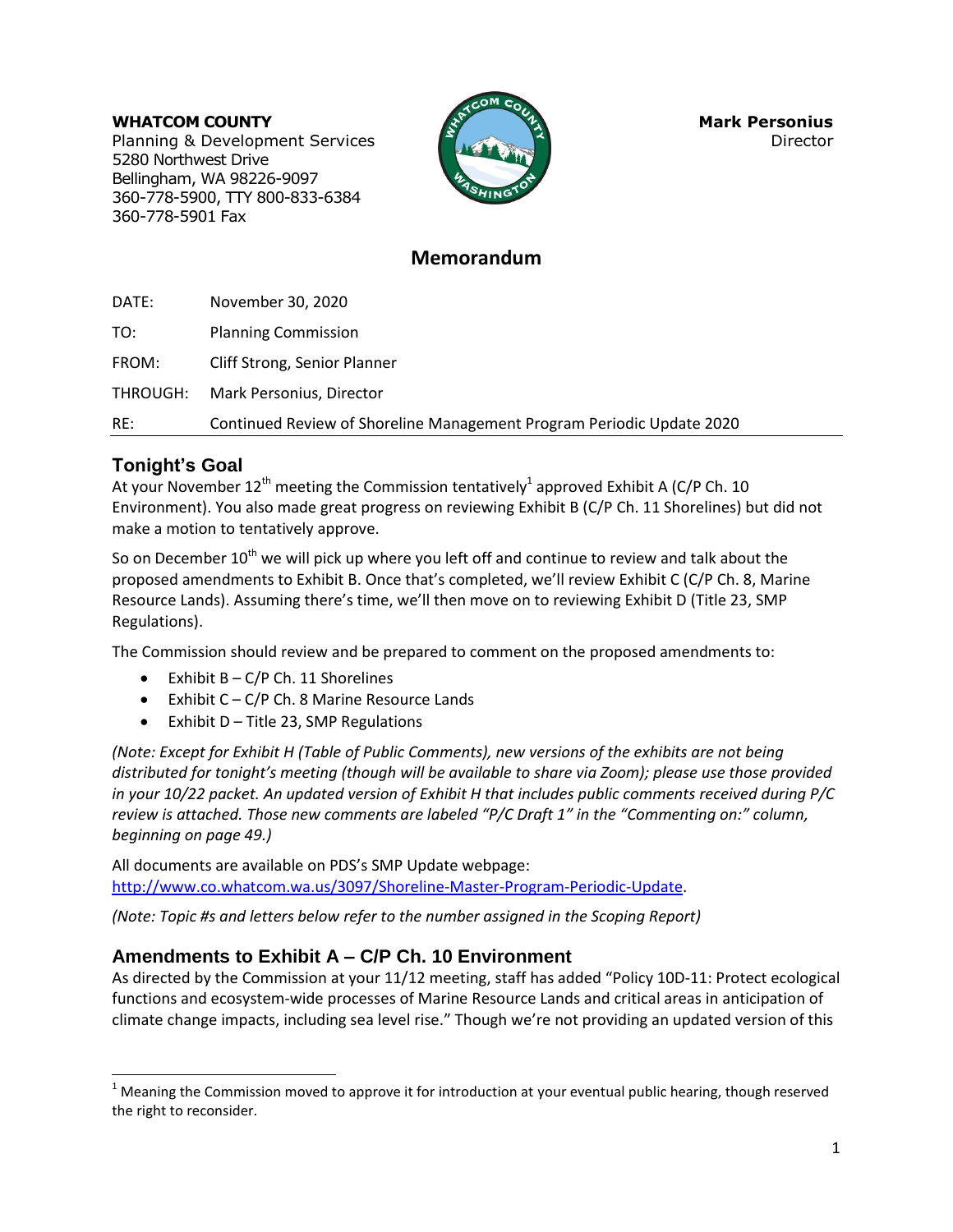chapter at this time, you will see it when we distribute the final versions of the exhibits prior to your eventual hearing.

With the above addition, the Commission tentatively approved this Chapter; staff has no additional amendments to discuss regarding this exhibit.

## **Amendments to Exhibit B – C/P Ch. 11 Shorelines**

Staff has made all the changes agreed to by the Commission, including:

- Regarding Policy 11TT-1, moving subsections (a) and (b)(purpose statements) to the CPMA subsection of the Shoreline Environmental Designations section, and deleting subsection (e).
- Renumbering the 11TT (and subsequent) policies so that they're in numerical order.
- Rewriting Policy 11T-1 and breaking it into two policies, with the latter part regarding shoreline stabilization being moved into the Shoreline Stabilization section as Policy 11QQ-2.
- Changing "beach nourishment" to "beach enhancement" in policy 11PP-12 and throughout the document.
- Inserting "sustainable" after "flexible" in Policy 11QQ-12.
- Rewriting Policy 11AA-5 to read, "Whatcom County should monitor the impacts of climate change on Whatcom County's shorelands, the shoreline master program's ability to adapt to sea level rise and other aspects of climate change at least every periodic update, and revise the shoreline master program as needed. Whatcom County should periodically assess the best available sea level rise projections and other science related to climate change within shoreline jurisdiction and incorporate them into future program updates, as relevant."

Though we're not providing an updated version of this chapter at this time, you will see it when we distribute the final versions of the exhibits prior to your eventual hearing. And we'll be glad to show it to you via Zoom during your meeting if need be.

Staff has no additional amendments to discuss regarding this exhibit. However, if the Commission has anything else they would like to raise before tentatively approving it, now would be the time.

#### **Additional Information on CoSMoS**

Also, we have reached out to the City of Bellingham to obtain additional information on the Puget Sound Coastal Storm Modeling System (PS-CoSMoS), the sea level/storm surge model they're working on with Eric Grossman (and partially funded by Whatcom County so that it covers our coast as well). Attached is a handout that explains what the model will do.

What makes PS-CoSMoS unique relative to other sea level rise viewers (NOAA, Climate Central) and FEMA Base Flood Elevation Mapping is:

- 1. **Much higher resolution**. PS-CoSMoS resolves extreme still water level (what tide gages measure) associated with tides and coastal storms within 10 cm and wave heights within 10-50 cm at spatial scales across the landscape of 1m to inform engineering, planning, adaptation.
- 2. **Includes validation and error assessment.** All errors are quantified based on validation against measurements (including local conditions) and mapped for users to evaluate confidence in projections.
- 3. **Includes dynamic processes (waves, erosion) in addition to flooding.**
	- a. *Waves and wave setup/run-up contribute to flooding.* This is important because the frequency of disturbance events we observe today like the 10-yr flood are expected to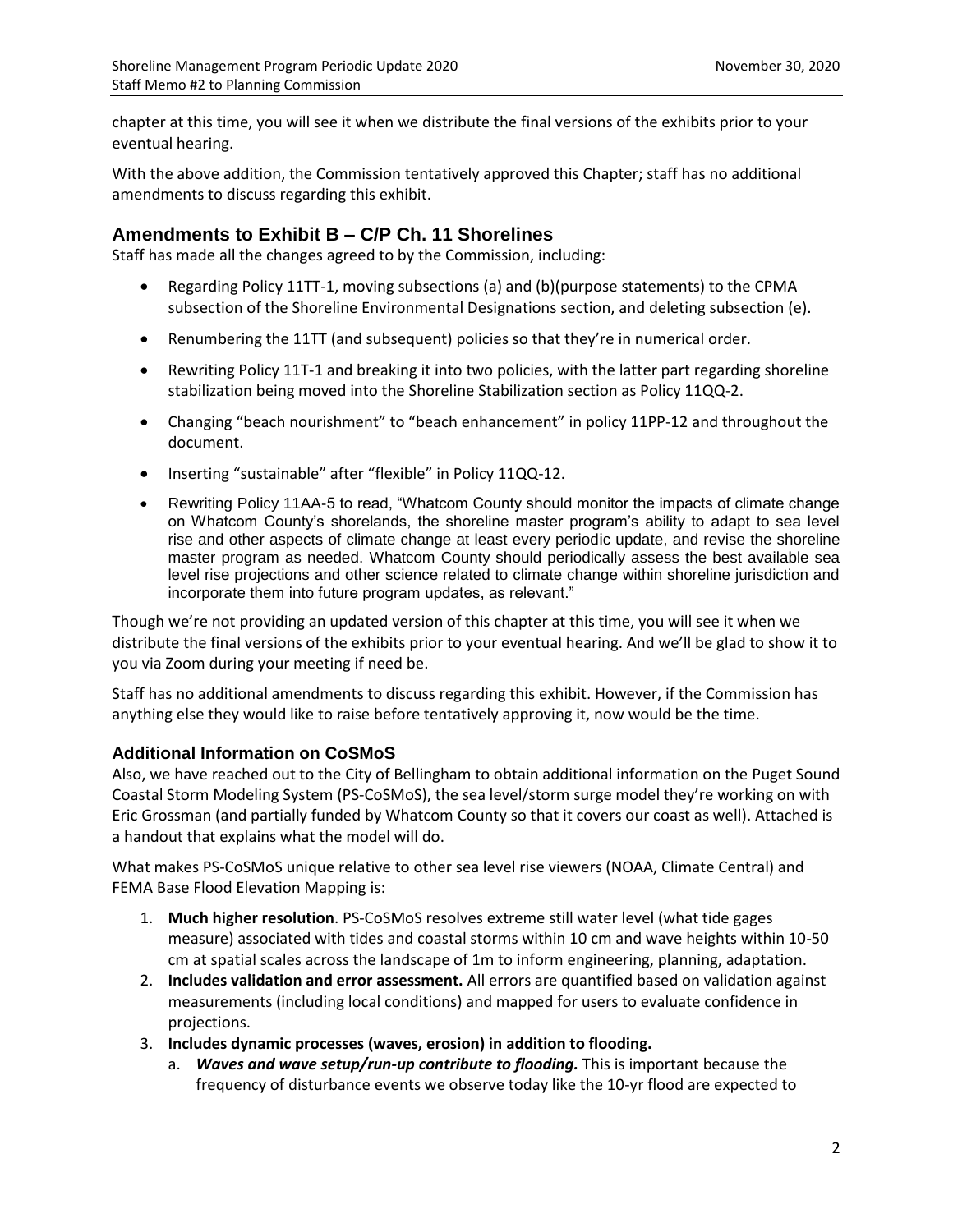become much more frequent relative to today as sea-level rise shifts the distribution of tides, king tides and high water up in elevation.

- b. *Waves cause additional impacts (erosion)* to shorelines, infrastructure, habitats, etc. and cause shear stresses on the seafloor that impact infrastructure (outfalls, pipelines, cables), mobilize and redistribute sediment (affecting fish habitat, navigation channels) and sediment-bound contaminants (water quality, environmental health and cleanup).
- 4. **Includes projections of climate change not just sea-level rise.** PS-CoSMoS includes assessment of how winds that generate waves and rainfall patterns that influence stream flows are to change under a range of projected greenhouse gas emissions. Other tools are based on historical data (FEMA) and do not integrate expected changes in forcing of extreme events.
- 5. **Includes additional extreme event recurrence events not just the 100-year event.** PS-CoSMoS provides information on the extent of impact of the annual, 20-yr and 100-yr extreme events that bracket the range of expected disturbance events generally used in planning across the US. PS-CoSMoS can also output the 10-yr, 50-yr, 500-yr or any event type of concern.

As you can see, this model should be able to provide us with very accurate information, enough on which to base regulations once it's done. This is why staff has suggested holding off on regulations until it's completed. According to the City of Bellingham staff, their contract runs through December 2021, though they believe the model may be completed and available by summer 2021.

# **Amendments to Exhibit C (C/P Ch. 8, Marine Resource Lands)**

## **Topic #21, Marine Resource Lands**

*(Note: The following information for this topic is the same as what was provided in Staff Memo 02 for your 11/12/20 meeting.)*

*a) Consider adding a Marine Resource Lands policy section as developed by the Marine Resources Committee*

When the Council amended the CompPlan in 2016 they included a new section entitled "Marine Resource Lands" that contained one goal and one policy that directed staff to assist in developing the section more thoroughly:

### **Goal 8T: Conserve and enhance Whatcom County's marine land base for the long-term and sustainable production of commercial and recreational economic activities.**

Policy 8T-1: Whatcom County will work with committees including but not limited to the Marine Resource Committee, the Shellfish Protection Advisory Committee, and other local marine land experts to create a new section of this chapter to support Goal 8T to be docketed and processed for consideration no later than 2017.

The project was docketed as (PLN2017-00005), and staff worked with these groups to help develop some language, goals, and policies for this section, which is shown as Exhibit C (C/P Ch. 8). However, there was mixed recommendations from the groups who reviewed the language.

- The **Marine Resources Committee** reviewed the proposal at their June 7, 2018, meeting, and after adding Policy 8V-4 (addressing educational efforts and programs) they recommended that the County Council adopt the proposed language.
- The **Birch Bay Watershed and Aquatic Resources Management Committee** (BBWARM) reviewed the proposal at their June 20, 2018, meeting. They recommended that the Council *not* adopt the proposed language. They felt that the new Marine Resource Lands section of the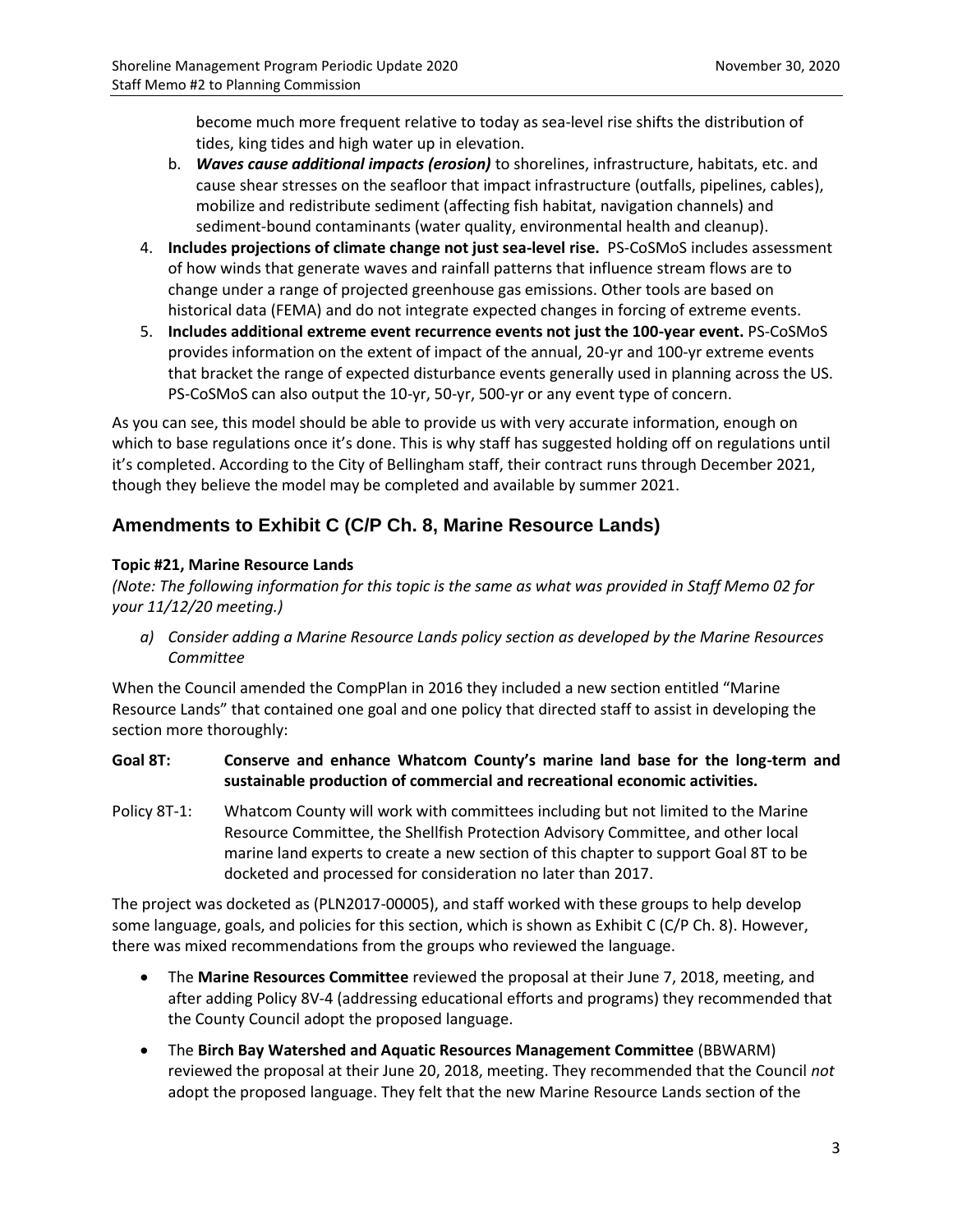CompPlan was already covered by the existing Shoreline Management Program and that including it would add unnecessary complication/duplication. They recommended that the Council postpone any action on the Marine Resource Lands amendment until the SMP update commenced.

- The **Portage/Drayton Shellfish Protection Districts** reviewed the proposal at their July 25, 2018, meeting. However, they did not have a quorum and could not act.
- The **Planning Commission** held a workshop on June 14 and a public hearing on June 28, 2018. They recommended that the Council *not* adopt the Marine Resource Lands proposal. There was concern amongst some of the Commissioners that regulations adopted subsequent to these policies could affect farmers, even though staff explained that it was not our nor CM Weimer's intent to address agricultural runoff. They also thought it would be better to consider this during our SMP update, perhaps incorporating some of the goals and policies into that rather than having a separate section.

When staff brought the project forward to Council's Planning & Development Committee for review they decided to consider it with the (then) upcoming SMP update, which is why it's before you now, again.

If the Planning Commission votes to recommend that the Council adopt the Marine Resource Lands section you should also recommend deleting Policy 8T-1, as it only directs us to produce the MRL section and would no longer be needed. If you vote to not include this section, then the Commission should recommend that both Goal 8T and Policy 8T-1 be deleted.

## **Amendments to Exhibit D (Title 23, SMP Regulations)**

## **Topic #1, Consistency with State law (required amendments)**

*b) Revise the definition of "Development" to clarify that development does not include dismantling or removing structures.*

The definition of "development" (§23.60.040(6)) has been updated to meet DOE guidelines.

*f) Revise the SMP aquaculture provisions for consistency with WAC 173-26-241(3)(b).*

§23.40.050, in particular subsections (D)(1) and (G), has been revised to be consistent with WAC 173- 26-241(3)(b) regarding commercial geoduck farming.

## **Topic #2, Consistency with State law**

*b) Revise language to clarify that forest practices that involve only timber cutting are not SMA "developments" and do not require Shoreline Substantial Development Permits.*

§23.40.110(A)(3) (Forest Practices) has been added to clarify that forest practices that involve only timber cutting are not SMA "developments" and do not require shoreline substantial development permits.

*c) Revise language in §23.50.040 to clarify that the SMA does not apply to lands under exclusive federal jurisdiction.* 

Subsection (E)(1) has been added to §23.10.020 (Applicability, which used to be §23.50.040) to clarify that the SMA does not apply to lands under exclusive federal jurisdiction.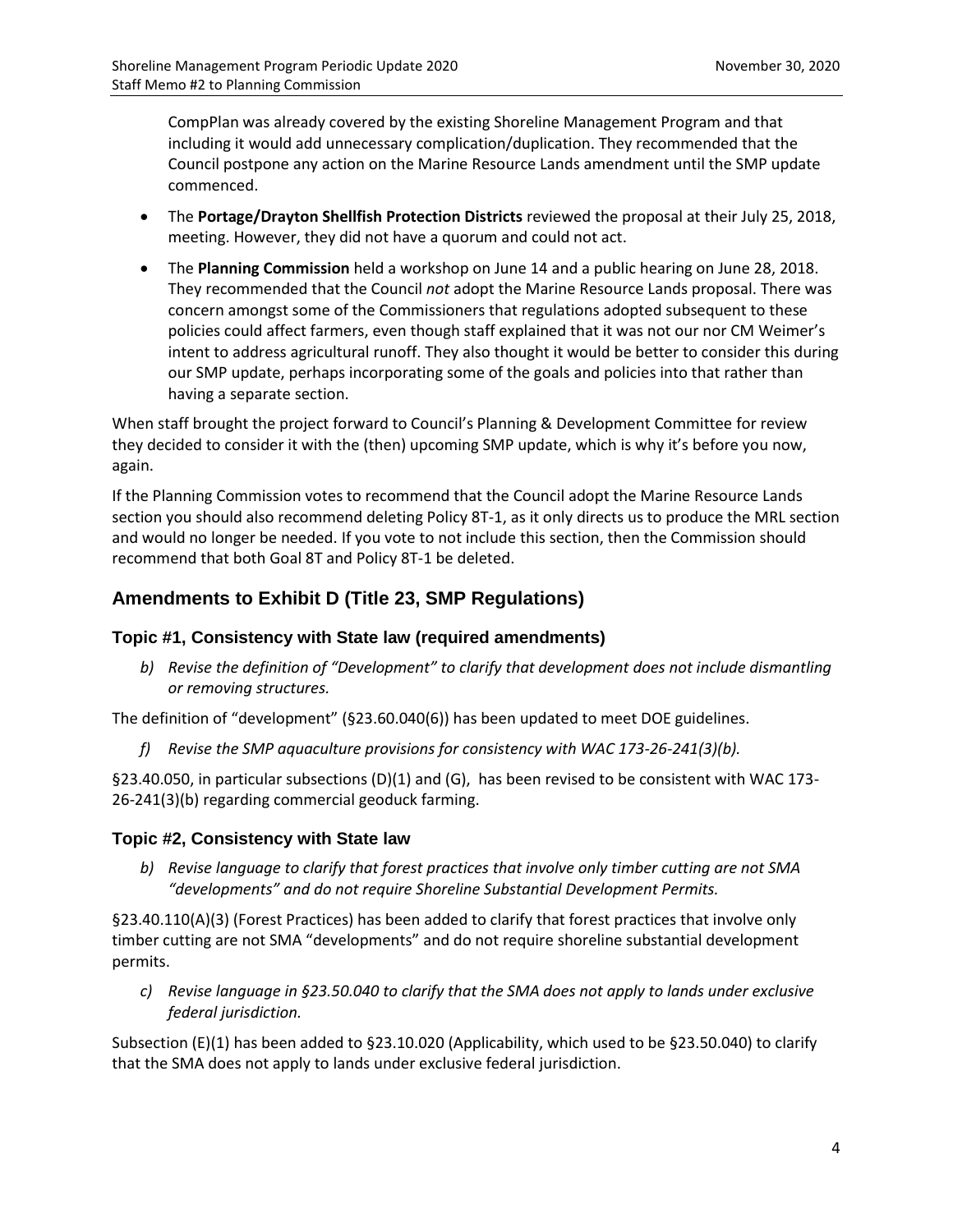*d) Update definitions to include distinct definitions for "nonconforming use," "nonconforming structure," and "nonconforming development" in accordance with WAC 173-27-080.*

To conform to WAC 173-27-080, the definitions of "nonconforming lot" (§23.60.140(5)) and "nonconforming use" (§23.60.140(7)) have been amended, and the definition of "nonconforming structure" (§23.60.140(6)) has been added.

*f) Incorporate a reference to WAC 173-27-215 for criteria and procedures for instances in which a shoreline restoration project creates a shift in OHWM.*

A reference to WAC 173-27-215 for criteria and procedures for instances in which a shoreline restoration project creates a shift in OHWM has been added as §23.40.180(A)(3) (Restoration and Enhancement) .

*g) Revise definition of "Floodway" for complete consistency with Ecology's recommended language.*

The definition of "floodway" (§23.60.060(21)) has been amended to be consistent with DOE's recommended language.

*h) Update the list and maps of streams and lakes that are in shoreline jurisdiction as necessary.*

The list of waters that are in the shoreline jurisdiction has been revised in §23.20.010(B) (Shoreline Jurisdiction), using the language from the WAC 90.58.030 (2)(d).

*i) Revise the SMP to include the required provisions of WAC 90.58.140(12).*

§23.40.080(B)(4)(b) (Dredging and Dredge Material Disposal) has been added to clarify that dredge material disposal at an open water disposal site approved through the Dredged Material Management Program (RCW 79.105.500) is allowed and shall not require a shoreline permit.

#### **Topic #3, Consistency with WCC Ch. 16.16 (Critical Areas)**

*a) Ensure Council changes regarding standards for view preservation in the CAO are reflected in the SMP.*

§16.16.235(5) (Activities Allowed with Notification) of the critical areas regulations (Exhibit F) allows (with certain restrictions) for view corridors to be created and maintained. §23.30.040(L) (Views and Aesthetics) of the SMP has been added that acknowledges and cross-references this allowance (except for in the Natural shoreline environment).

### **Topic #5, Consistency with Shoreline Management Act (RCW 90.58) and 2003 SMP Update Guidelines (WAC 173-26)**

*a) Clarify permit review no net loss analysis* 

The primary regulations ensuring no net loss in Title 23 are:

- §23.10.040(A) (Code Interpretation) requires that the regulations be interpreted to allow development only when a proposal is "designed, constructed, and/or mitigated to provide no net loss of or a net lift to ecological functions and ecosystem wide processes."
- §23.30.010(B) (Ecological Protection) requires that "any unavoidable impacts shall be mitigated to meet no net loss of ecological function and ecosystem-wide processes."
- §23.60.140(4) (Definition) defines what no net loss means.

The term is also already used in numerous other sections as a reminder of this requirement.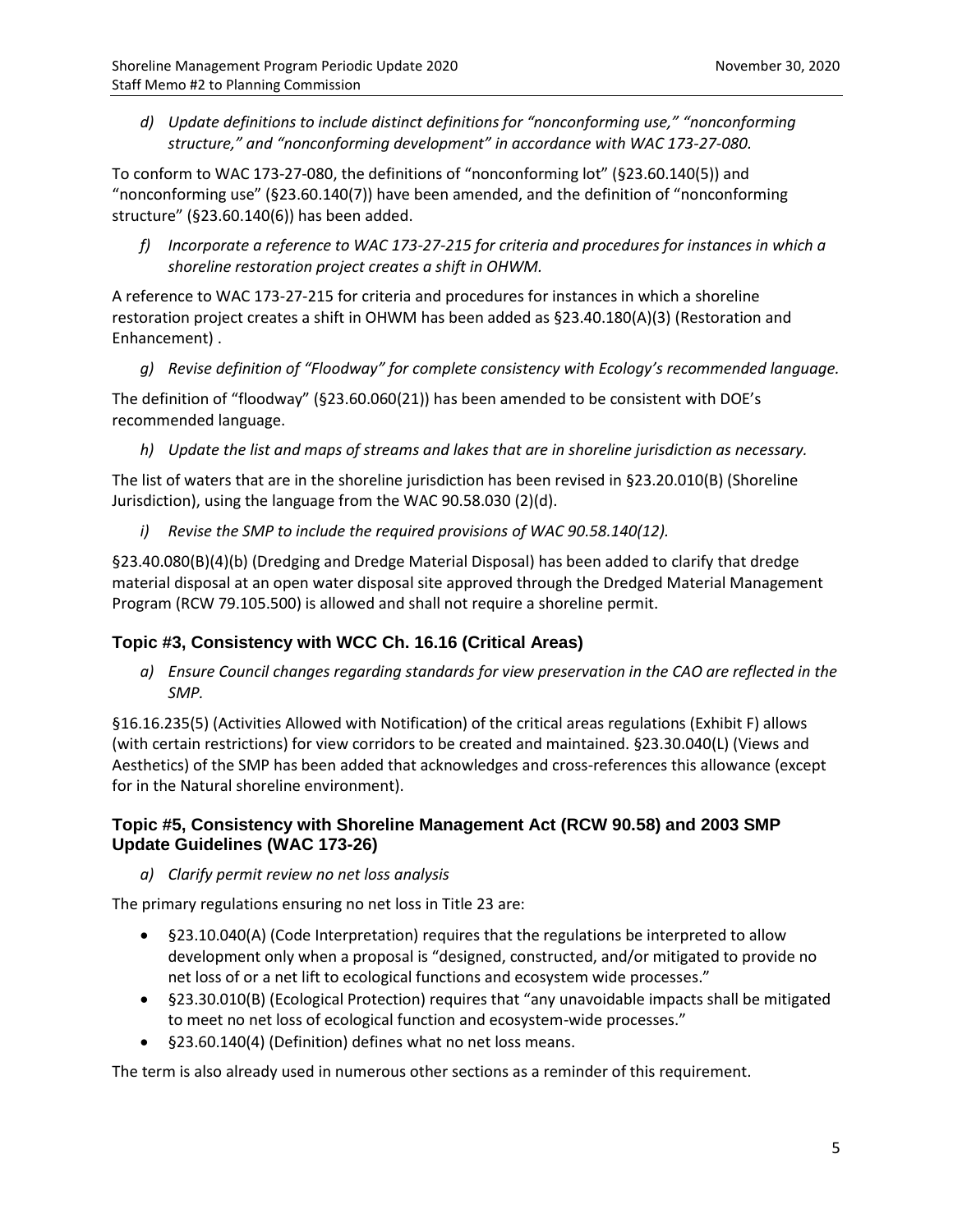Additionally, staff is proposing some amendments to Ch. 16.16 (Critical Areas) to further this goal, but the Commission will review those at a later meeting.

*e) Align Use standards with State statutes.*

Staff is proposing numerous amendments throughout Ch. 23.40 (Shoreline Use and Modification Regulations) that we believe better aligns them with State statutes, in most cases using the language from the WAC. Furthermore, in the existing code Table 23.100.010 is fairly meager and many use allowances or prohibitions are included only in the text of the various use and modification categories, making it difficult to find them all. We have updated that table as Table 1 Shoreline Use by Environment Designation and moved all allowances and prohibitions from the text to the table, hopefully making it easier to see what one can or can't do in the various environment designations.

## **Topic #7, Definitions**

*a) Add definitions for common words with a specific meaning in the SMP.* 

In Ch. 23.600 staff has added many definitions of words that were undefined, amended others to meet current standards and/or to be consistent amongst Titles, and deleted those words already defined elsewhere but added the sentence to §23.60.005, "Any words not defined herein shall be defined pursuant to WWC Chapter 16.16 (Critical Areas) or Titles 20 (Zoning) or 22 (Land Use and Development), or their common meanings when not defined in code."

*b) Add definitions for regional, local, and accessory utilities and ensure consistency with Zoning.*

Said definitions have been added to §23.60.210(6).

*c) Define a single use dock and joint use dock.*

"Shared moorage" was already defined in §23.60.190. Additionally, definitions of all moorage types (from DOE guidance) have been added to §23.60.130(17) "Moorage Structure."

## **Topic #8, Habitat**

*c) Consider ways to improve protections for salmon and forage fish habitat.*

While the protection of fish and wildlife habitat is already required throughout various sections of Title 23, additional language has been added in:

- §23.30.050 (Vegetation Management) has been amended to strengthen and better tie the protection and/or revegetation of native shoreline vegetation to the protection of salmon and forage fish habitat.
- $\bullet$  In §23.40.060(E)(8) (Marinas and Launch Ramps) has been added to the standards requiring that boat launches be designed to minimize impacts to critical saltwater habitats.
- $\bullet$  In §23.40.140 (Mining):
	- $\circ$  Subsection (A)(3) now states that "Preference shall be given to mining proposals that result in the creation, restoration, or enhancement of habitat for priority species."
	- $\circ$  Subsection (A)(6) has been added to prohibit "motorized or gravity siphon aquatic mining or discharge of effluent from such activity to any waters of the state that has been designated under the endangered species act as critical habitat, or would impact critical habitat for salmon, steelhead, or bull trout" pursuant to RCW 90.48.615.
	- $\circ$  Subsection (B)(1) has been added for consistency with WAC 173-26-241(3)(h), prohibiting mining waterward of the ordinary high-water mark of a river if it would cause a net loss of ecological functions of the shoreline.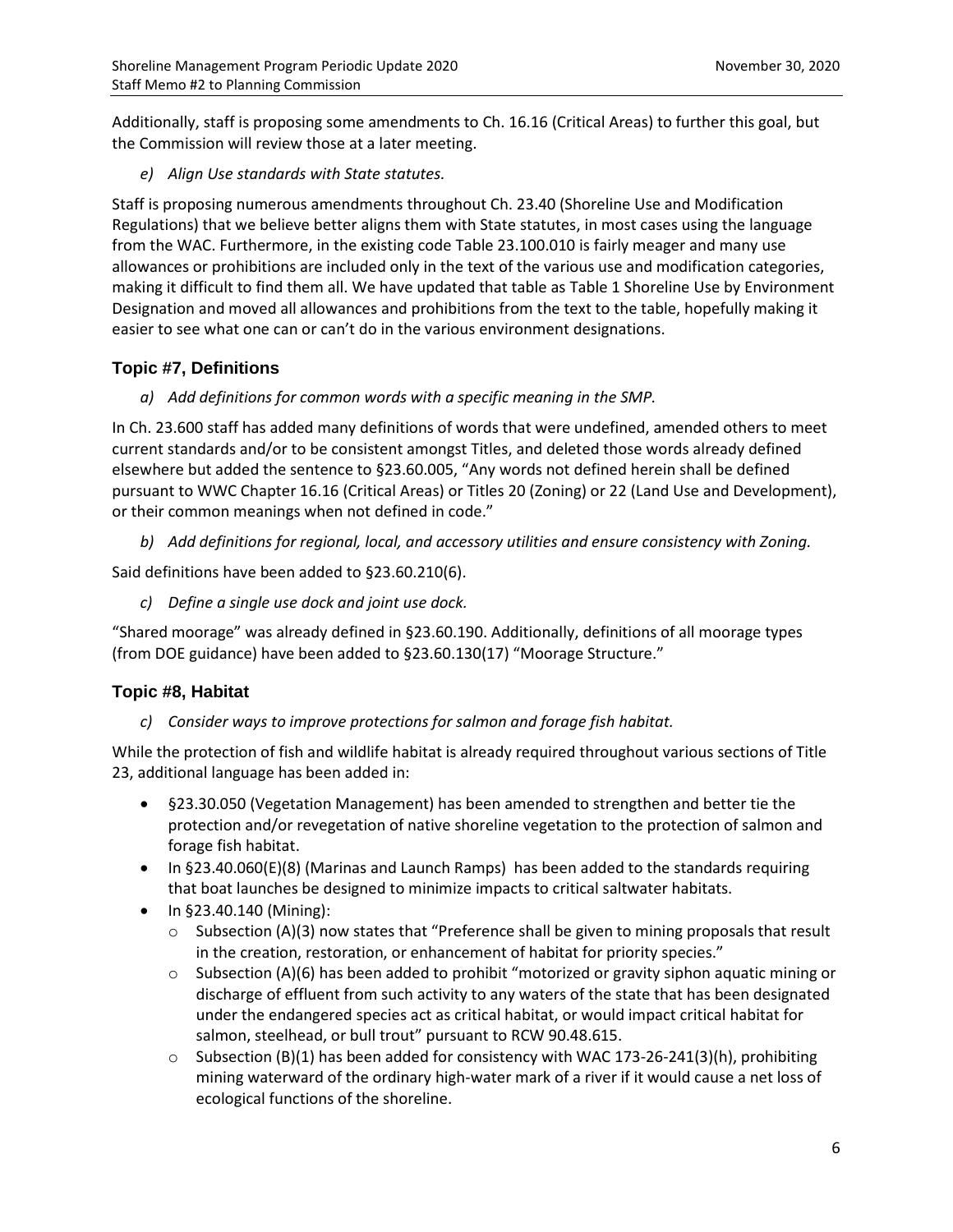- In §23.40.150 (Moorage Structures):
	- $\circ$  Subsections (A)(6) and (7) (moved from the existing Boating Facilities section) prohibits moorage structures in certain shoreline habitats.
	- $\circ$  Subsections (B) & (C), having to do with construction and locational standards for moorage structures have been amended and augmented to meet current state and federal habitat protection requirements and guidance.
- In §23.40.190(A)(10) (Shoreline Stabilization) has been amended to prohibit hard shoreline stabilization in jurisdictional shoreline streams on estuarine shores, in wetlands, and in salmon spawning areas, except for the purpose of fish or wildlife habitat enhancement or restoration.
- In §23.40.220(B)(5)(a) (Utilities) has been added, requiring that hydropower facilities be located, designed, and operated to minimize impacts to fish and wildlife resources.

Similarly, while the protection of fish and wildlife habitat is already required throughout various sections of WCC 16.16 (Critical Areas) (Exhibit F), in §16.16.255 (Critical Areas Assessment Reports) new subsection( C)(3) has been added, strengthening the requirement that impacts to salmon and forage fish habitat be address in assessment reports to improve protections for salmon and forage fish. The Planning Commission will review that language at a later meeting.

## **Topic #10, Nonconforming**

*a) Ensure consistency with Zoning, the CAO, and the SMP regarding nonconforming uses and structures.*

Staff has rewritten Chapter 23.50 (Nonconforming Uses, Structures, and Lots) to conform to the latest DOE guidance addressing nonconforming uses, development, and lots as separate issues. Additionally, definitions for each term have been added to §23.60.140.

*b) Add standards for nonconforming structures to meet current construction standards.*

In §23.50.020 (Nonconforming Structures):

- $\bullet$  (A)(4) now allows legal nonconforming non-overwater structures to be maintained, repaired, renovated, or remodeled to the extent that nonconformance with the standards and regulations of this program is not increased, "provided that a nonconforming structure that is moved any distance must be brought into conformance with this program and the Act."
- (A)(5) allows overwater nonconforming structures to be maintained or repaired to the extent that nonconformance with the standards and regulations of this program is not increased, "provided that when replacement is the common method of repair, the replaced components shall meet the construction and materials standards of §23.40.150 (Moorage Structures)."
- *c) Address nonconforming expansion dimensional standards.*

§23.50.010(B) (Nonconforming Uses) now clearly states that the expansion, alteration, and/or intensification of a nonconforming use is prohibited, and §23.50.020 (Nonconforming Structures), subsections (E) & (F) clearly address when and how expansion of nonconforming structures are handled.

*d) Clarify administratively approved single-family dimensional standards.*

To §23.50.020(F) (Nonconforming Structures) we have added clear standards as to how to address the enlargement or expansion of nonconforming single-family structures.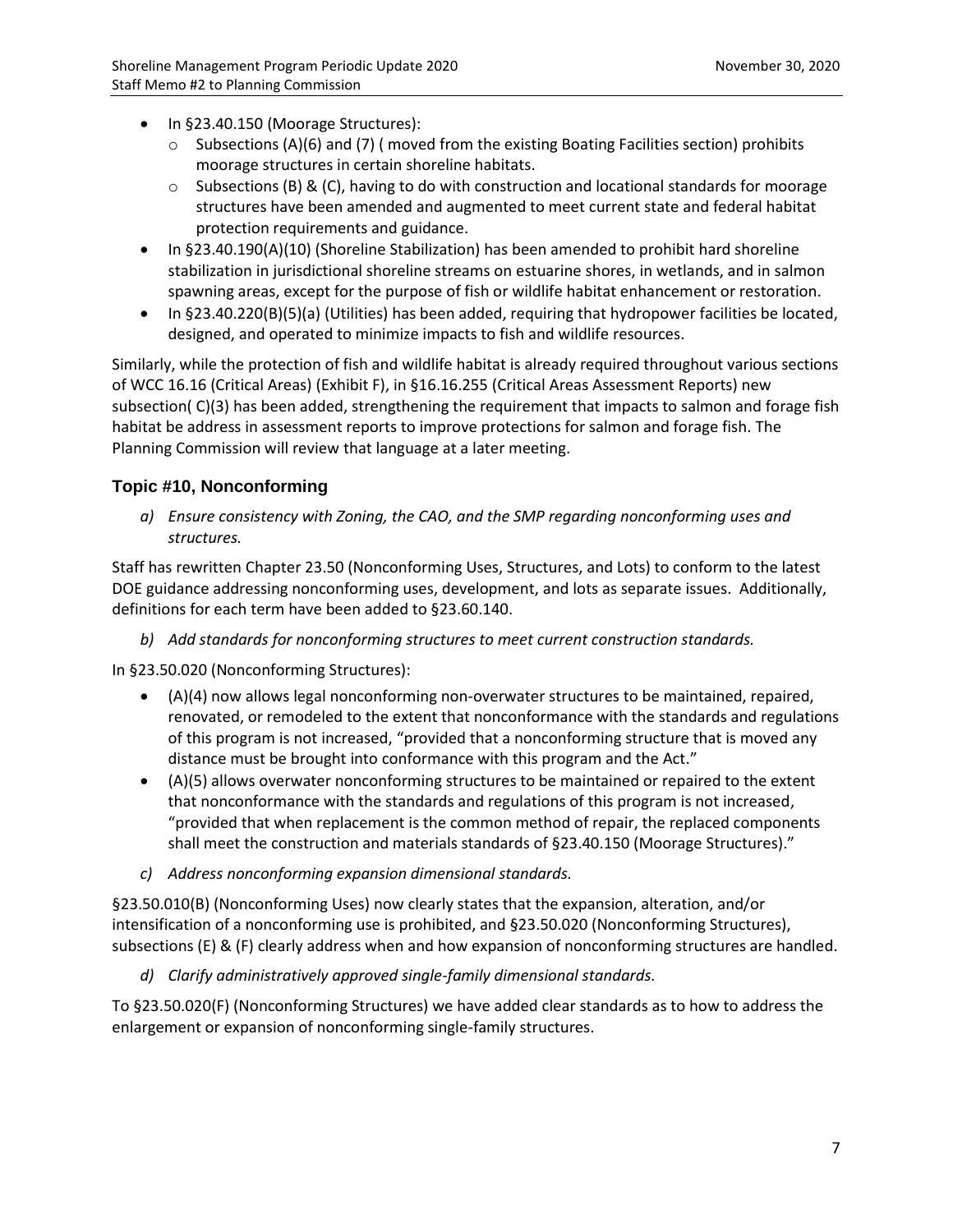### **Topic #11, Overwater Structures**

*a) Add dimensional standards for overall square footage.*

§23.40.150 (Moorage Structures) has been completely revamped to meet current state and federal standards. To meet this scoped task, thorough design and dimensional standards, including for overall square footage, have been added to subsection (B).

*b) Add shared moorage standards.*

Dimensional standards for shared moorage have been added to §23.40.150(B) (Moorage Structures). Subsection (D) prioritizes shared moorage over individual use structures, and subsection (F) provides additional standards for shared moorage.

### **Topic #12, Permitting**

*b) Add a reference to the Swift Creek Sediment Management Action Plan so as to clarify permitting procedures for actions necessitated by this plan.*

To §23.10.020 (Applicability) we have added subsection (H), which lists the activities to which the SMP does not apply. Subsection (H)(1) specifically exempts "Activities undertaken to comply with a United States Environmental Protection Agency Superfund-related order, or a Washington Department of Ecology order pursuant to the Model Toxics Control Act (such as the Swift Creek Sediment Management Action Plan), or a Department of Homeland Security order that specifically preempts local regulations in the findings of the order."

### **Topic #13, Public Access**

*a) Clarify standards for construction in the aquatic designation (work occurring in the water).*

This issue had to do with what materials are allowed for structures built in contact with water (e.g., moorage structures). The list of such materials (untreated wood, concrete, approved plastic composites, or steel) are already found in §23.30.030(D) (Water Quality and Quantity), §23.40.125(E)(1)(e) (Cherry Point Management Area), §23.40.150(C)(2) (Moorage Structures), §23.40.210(B)(8) (Transportation), & §23.50.020(D) (Nonconforming Structures), with no distinction between galvanized or non-galvanized steel, as had been scoped. However, state law and guidance makes no such distinction, so the list has been unaltered.

*b) Add ADA standards consistent with federal statutes.*

In §23.40.020 (Shoreline Bulk Provisions), subsection (G) (Uses Allowed in Buffers and Setbacks) (6), we have added language that allows stairs and walkways to exceed standard width requirements to meet ADA requirements. Similar language has been added to Ch. 16.16 (Critical Areas), but the Commission will review that at a later meeting.

*c) Consider revising dimensions for stairs and walkways located within the shoreline or critical area buffers to accommodate public trails.*

In §23.40.160 (Recreation), subsection (A)(6) has been added, directing applicants to WCC Chapter 16.16 (Critical Areas), which contains the standards for trails in critical areas (including the shoreline setback (i.e., HCA buffer).

Additional amendments are being made to Ch. 16.16 (Critical Areas) to further this goal, but the Commission will review those at a later meeting.